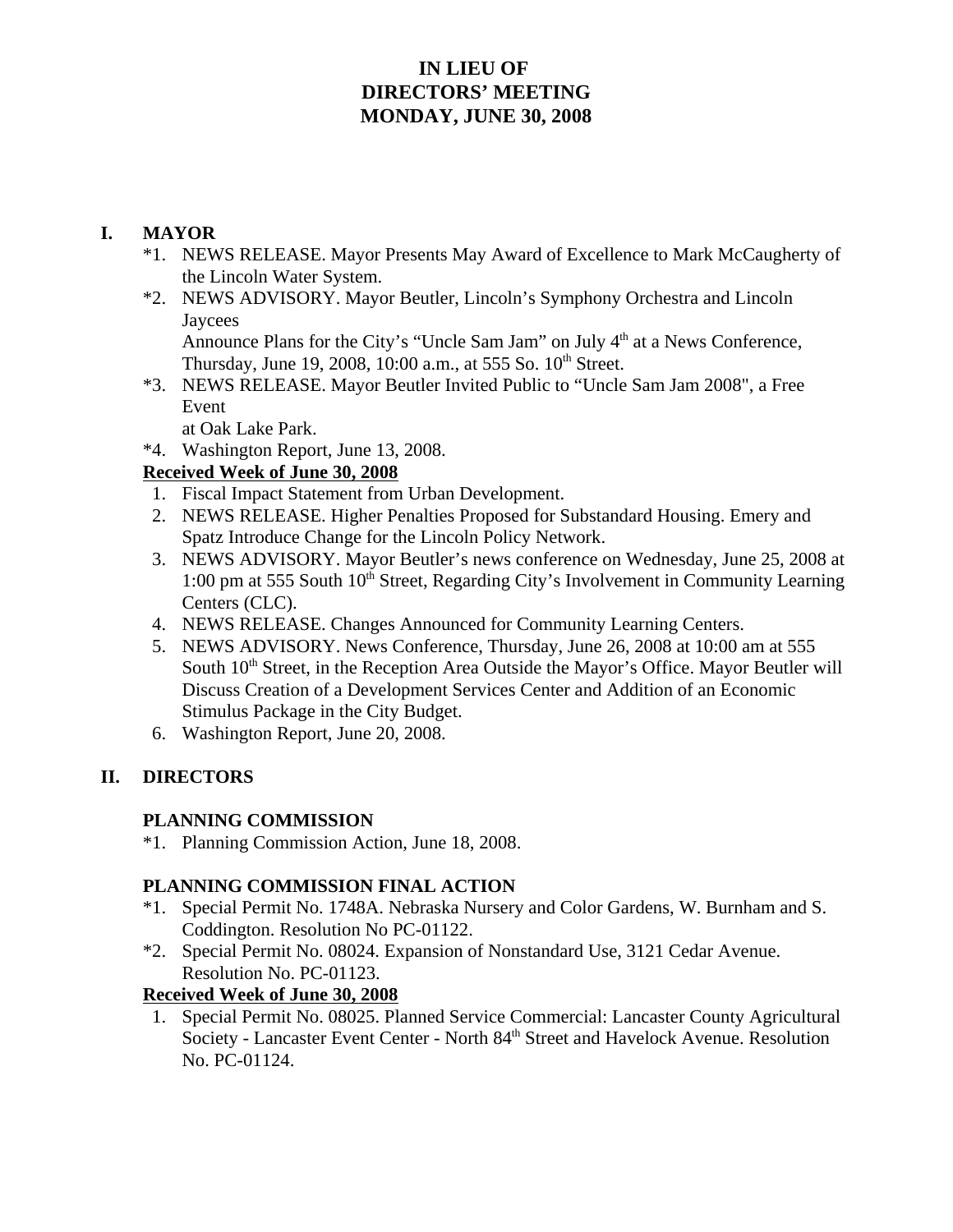#### **POLICE DEPARTMENT**

\*1. PRESS RELEASE. Lincoln Police Department is the First Agency in the United States to Subscribe to a New National Information Service.

## **PUBLIC WORKS AND UTILITIES**

- \*1. Memo from Nicole Tooze with Great Example of Success of Flood Storage through Easements and Purchases with Photo.
- \*2. Reply to Sandra Mathews Regarding StarTran Bus Layover With Mathews' Questions and Comments.
- \*3. ADVISORY. Water Main Replacement Project #700309, 56<sup>th</sup> Street; Seward Logan Avenue
- \*4. ADVISORY. Harris Overpass Project #701781.

## **Received Week of June 30, 2008**

1. StarTran Advisory Board Actions.

# **III. CITY CLERK**

## **IV. COUNCIL REQUESTS/CORRESPONDENCE**

## **JON CAMP (Received Week of June 30, 2008)**

 1. Correspondence from Gary and Faye Gutgesell. Continue to Fight to Reduce Taxes and Have the Board of Education and LPS Look to See Where They Can Make Cuts.

## **ROBIN ESCHLIMAN**

\*1. Reply from Wayne Teten, Public Works Antelope Valley Project Manager, to Questions Submitted by Rich Esquivel.

# **V. MISCELLANEOUS**

- \*1. Correspondence from Bruce and Pam Bartlett. Need Path to Mahoney Park and 84<sup>th</sup> Street Murdock Trail from Neighborhood.
- \*2. Email from Jerry Wolf. Suggestion of Using Speeding and Traffic Fines to Help with Police Budget.
- \*3. InterLinc Correspondence from Andy Ringsmuth on "Fuel Surcharge" for Speeding,. a. Article. Speeders to Pay Extra for Police Fuel.
- \*4. Memo from Katie Halperin Regarding Washington Square Development.
	- a. Lincoln City/Lancaster County Planning Staff Report with Pictures.
- \*5. Letter from Tanna Skoyo Encouraging Council to Reconsider Cutting the Bus Service.
- \*6. Email from Molly Oglesby. Time to Raise Taxes.

## **Received Week of June 30, 2008**

- 1. Letter from Lincoln Chamber of Commerce President, Wendy Birdsall. Their 2008 Local Opportunities Agenda.
	- a. Lincoln Chamber of Commerce's 2008 Local Opportunities Agenda with Key Local Objectives.
- 2. Email from Michael L. Topil Regarding West Denton Road Construction Not Being Complete.
	- a. Letter from Steve Masters, Public Utilities Administrator, with Summary on Status of Completing the Paving Connection at West Denton Road.